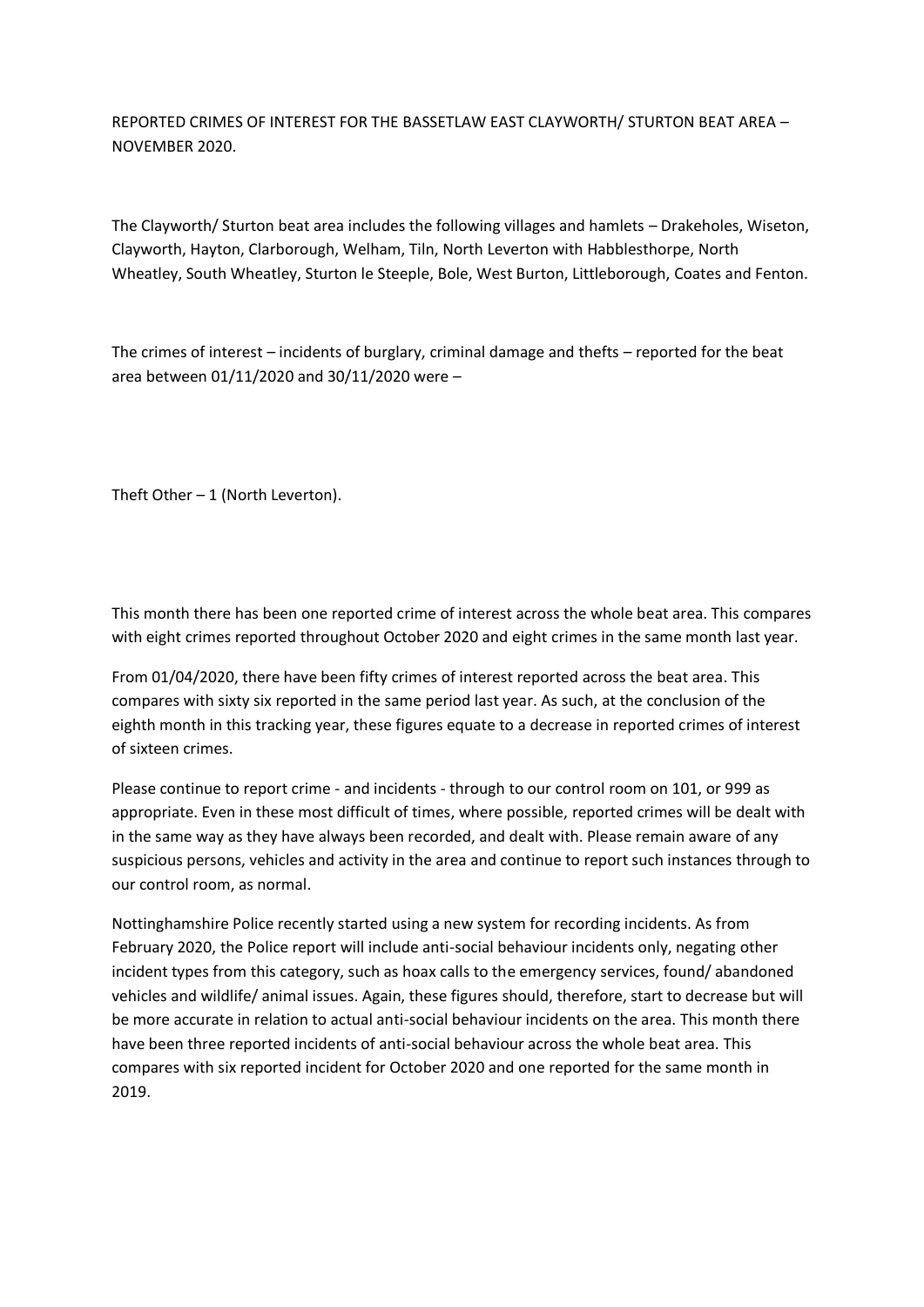As the county move out of lockdown and into tier three restrictions, there will be an opportunity for most of us to try to catch up with festive preparations. Most of you will have completed some of your shopping online. However, for those that like to do the traditional Christmas shopping, this will, understandably, be more difficult to complete this year, particularly with the Government instructions to adhere to.

With a slight easing of peoples movements, this will, invariably, lead to properties being unoccupied for periods of time whilst we all try to catch up. At this time of the year, there is usually a noticeable fall in shed and outbuilding breaks as criminals find it harder to sell items stolen from these buildings. However, Nottinghamshire Police do usually see an increase in dwelling breaks and vehicle crime at this time of the year. Even though this has not been the case in the last month on this area, it certainly is the case on adjoining beat areas.

Below are some tips and advice for you whilst you are out and about shopping in this period. Readers of my reports will notice that the same advice was given at this time of the year, last year. I make no apologies in repeating the same advice this year.

## **When you are out shopping.**

Keep valuables in inside pockets of clothing or bags.

Only carry the cash and cards which you need. Always shield the PIN pad when entering your PIN number.

Park in open well lit areas. Visi[t www.parkmark.co.uk](http://www.parkmark.co.uk/) to find accredited car parks.

Avoid going back to your car to leave your shopping part way through your trip. If you have to keep items in the car, make sure they are in the boot, out of view, the car is locked and keep the receipts with you.

Never leave your bag unattended on your trolley whilst shopping and don't leave it in your vehicle whilst returning any trolley.

## **At cash machines.**

If you see anything suspicious, alert the bank or call the Police on 101, or 999, as appropriate.

Shield the keypad when typing in your PIN number at a cash machine, or in a shop.

Only withdraw as much cash as you need and avoid carrying large amounts of cash. Put your money and cards away (not in your back pocket) safely before leaving the machine.

At this time of the year, in particular, there never seems to be enough hours in the day. Please remain security conscious over the Christmas period – remember criminals are with us all the year round, they do not take a break for Christmas.

Might I take this opportunity to ask you to remain vigilant around any contact from potential fraudsters? I did mention this last month in the Police report and there have been reports made over the last month from community members continuing to receive this type of call on their land line numbers. The number of reports towards the end of the month has slightly decreased, but these